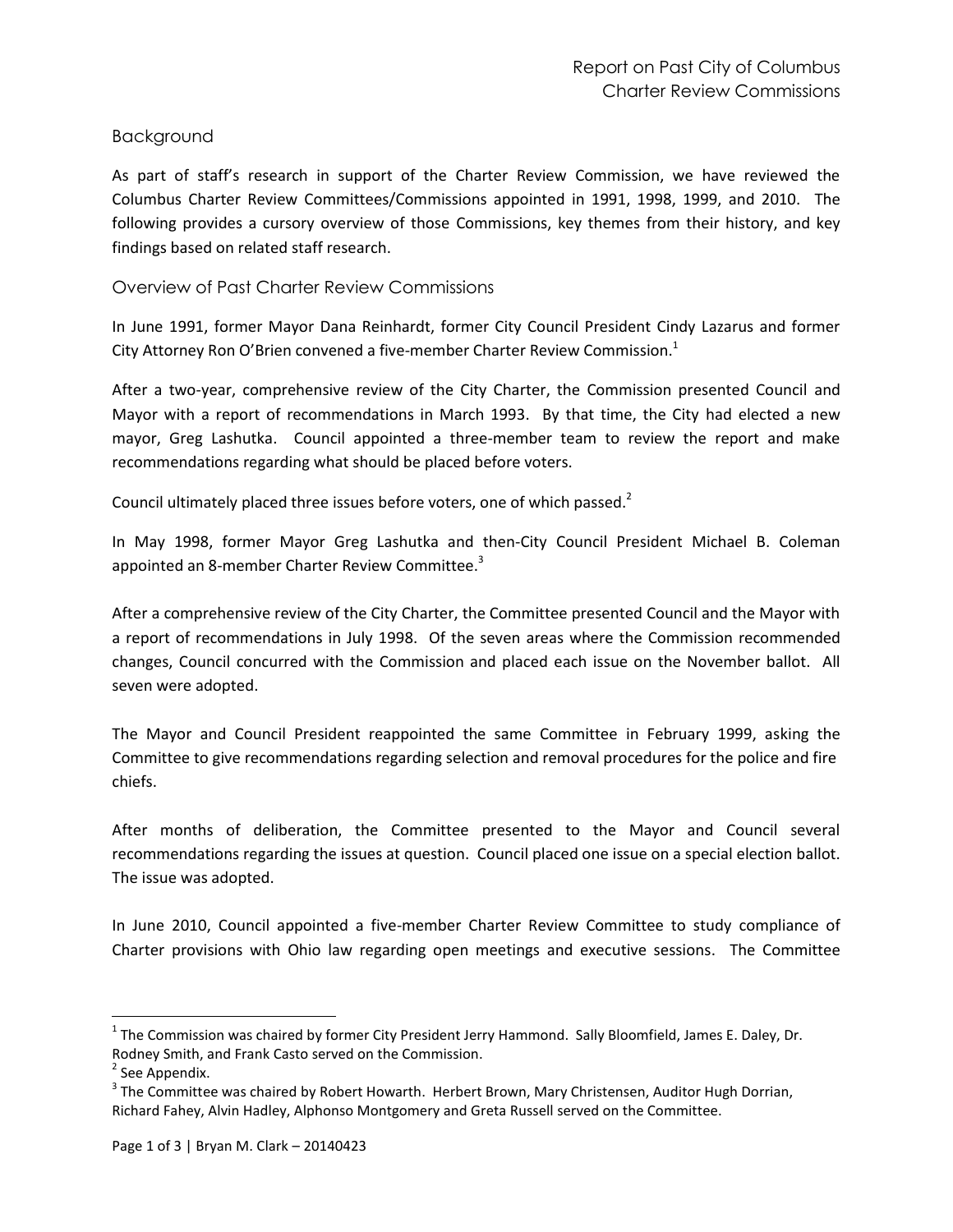reported back in July 2010. Council placed the Committee-recommended change on the November ballot. The issue was adopted.

## Overall Themes

Together, these Commissions did the following:

- Weighed in on 36 issues regarding municipal governance;
- Recommended amendments for 25 issues; and
- Recommended either no changes or further study for 11 issues.

Council placed 12 issues on the ballot for voter approval as a result of past Charter Review Commissions.

### Key Themes

We can point to several key themes in previous charter reviews.

- 1. Columbus' Charter Review Commissions have not been formed in consistent ways. Half of the historic charter reviews have been episodic and issue-driven. The other half of the reviews have been episodic and comprehensive.
- 2. Charter Review Commissions have taken a median of 3 months to conclude their reviews. One outlier, the 1991 Commission, took over 2 years to complete its recommendations, yet led to the fewest ballot issues.
- 3. Some issues have reemerged throughout previous charter reviews. For example, each review has focused a good deal of time and energy on Civil Service modernization, yet the issues have not been fully resolved at the ballot box. Other issues have been presented to each Commission, but have been well-settled by previous reviews.
- 4. The composition of Charter Review Commissions has not been consistent, but for good reason. Specific areas of expertise were called for in making key amendment recommendations during some previous Commissions – leading to 8-member Commissions in 1998 and 1999, and 5 member commissions in 1993 and 2010.

### Additional Findings

In reviewing the records and reports of the 1991, 1998, 1999, and 2010 Charter Review Commissions, staff have noted key findings that may inform the work of this Commission.

As Auditor Dorrian stated last week, while our charter deserves attention and likely needs some revision, it has generally served us well for nearly 100 years. This is self-evident in the thoughtful, professional review and vetting of potential issues throughout the four previous Commissions.

With this in mind, what is the "best way" to craft charter reviews and amendments?

Commission Co-Chairs have asked staff to review other city charters in preparation for this very discussion. One item provided to members was the National Civic League's "model charter." An